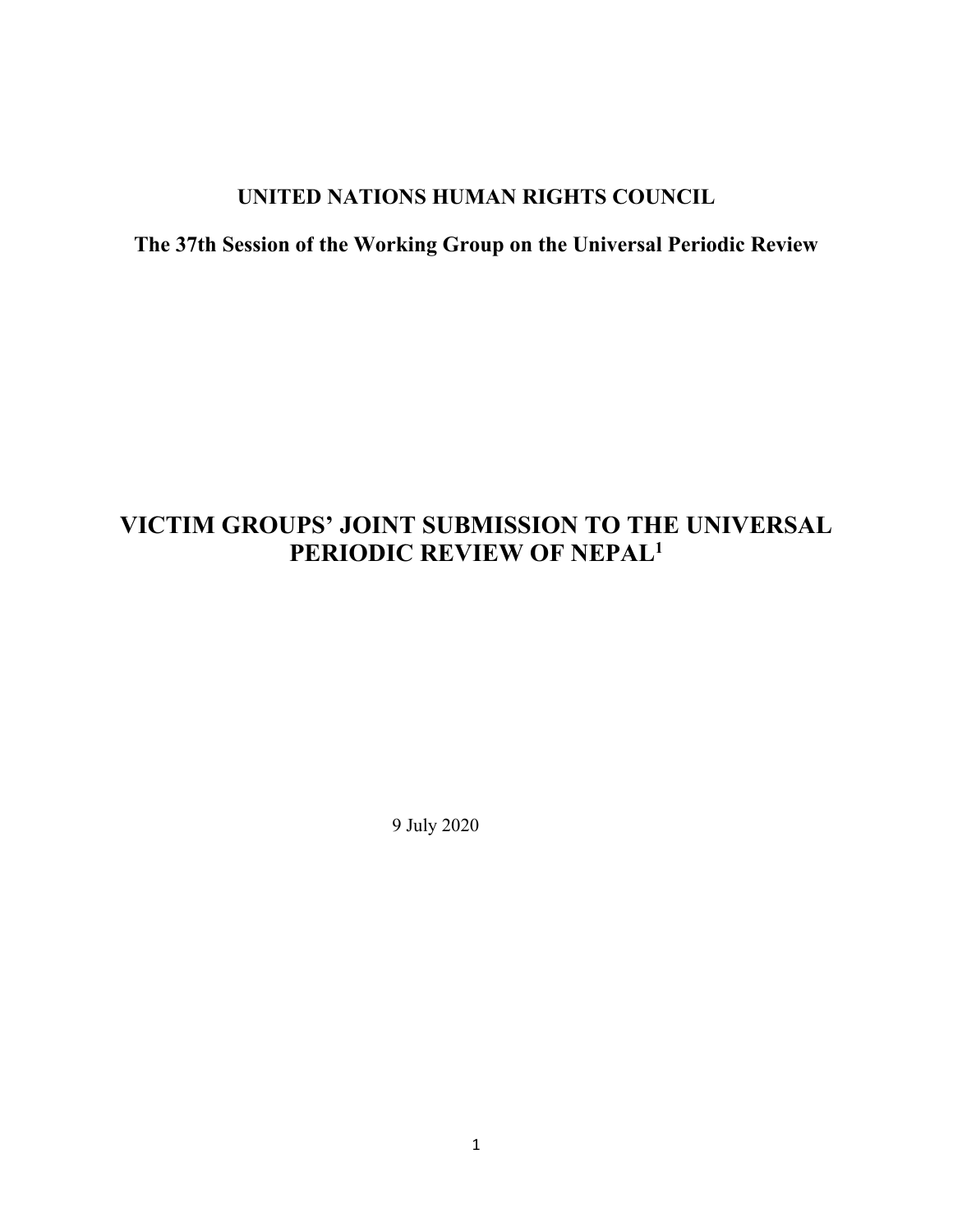## **I. INTRODUCTION:**

1. We, the victims' groups, welcome this opportunity to contribute to the Human Rights Council's Universal Periodic Review (UPR) of Nepal. We have come together to jointly express our concerns over the protracted lack of progress in dealing with the conflict-era human rights violations.

2. We have been desperately waiting for truth, justice and reparations since the signing of the Comprehensive Peace Agreement (CPA) in 2006 that ended the decade-long armed conflict. As reported in OHCHR's Nepal Conflict Report, 2012, the armed conflict caused death of about 16,729 persons; displacement of about 78,689 persons; disappearance of about 1,327 people. <sup>2</sup> We value the third UPR of Nepal as <sup>a</sup> significant opportunity to inform the world community about longstanding denial of our right to effective remedy guaranteed under the international law and our own Constitution of Nepal (2015). 3

3. Through this submission, we would like to draw the attention of the Human Rights Council and the Working Group to the Government of Nepal (GoN)'s persistent failure on delivering truth, justice, reparation and institutional reform. During the reporting period, we have felt and witnessed that the GoN continues to remain unwilling to genuinely implement the recommendations made in the UPR 2015<sup>4</sup> in relation to:

**i) the establishment of credible transitional justice (TJ) mechanisms;**

**ii) amendment of the TJ legislation consistent with the Supreme Court rulings and international standards;**

**iii) criminalization of certain serious crimes under international law consistent with international standards;**

**iv) consultation with and participation of victims in the transitional justice processes;**

**v) ending impunity through ensuring prompt, independent and thorough investigation and prosecution;**

**vi) ensuring adequate reparations and protection for the victims;**

**vii) vetting of those involved in human rights violations; and**

**viii) ratification/accession of additional human rights instruments as <sup>a</sup> non-recurrence measure.**

4. In this submission, we conclude with <sup>a</sup> set of concrete recommendations and finally call for adopting the suggested recommendations towards addressing the following concerns.

## **II. KEY OF OUR CONCERNS:**

## *Transitional justice mechanisms*

5. The commitment made in the  $CPA<sup>5</sup>$  to deal with the past through establishing a credible transitional justice (TJ) process has been subsequently reproduced in the Interim Constitution of Nepal 2007,<sup>6</sup> other political agreements,<sup>7</sup> election manifestos, <sup>8</sup>the address of the incumbent Prime Minister KP Sharma Oli in the UN General Assembly<sup>9</sup> and finally the Foreign Minister Pradeep Kumar Gyawali's address to the High-Level Segment of the 40th Session of Human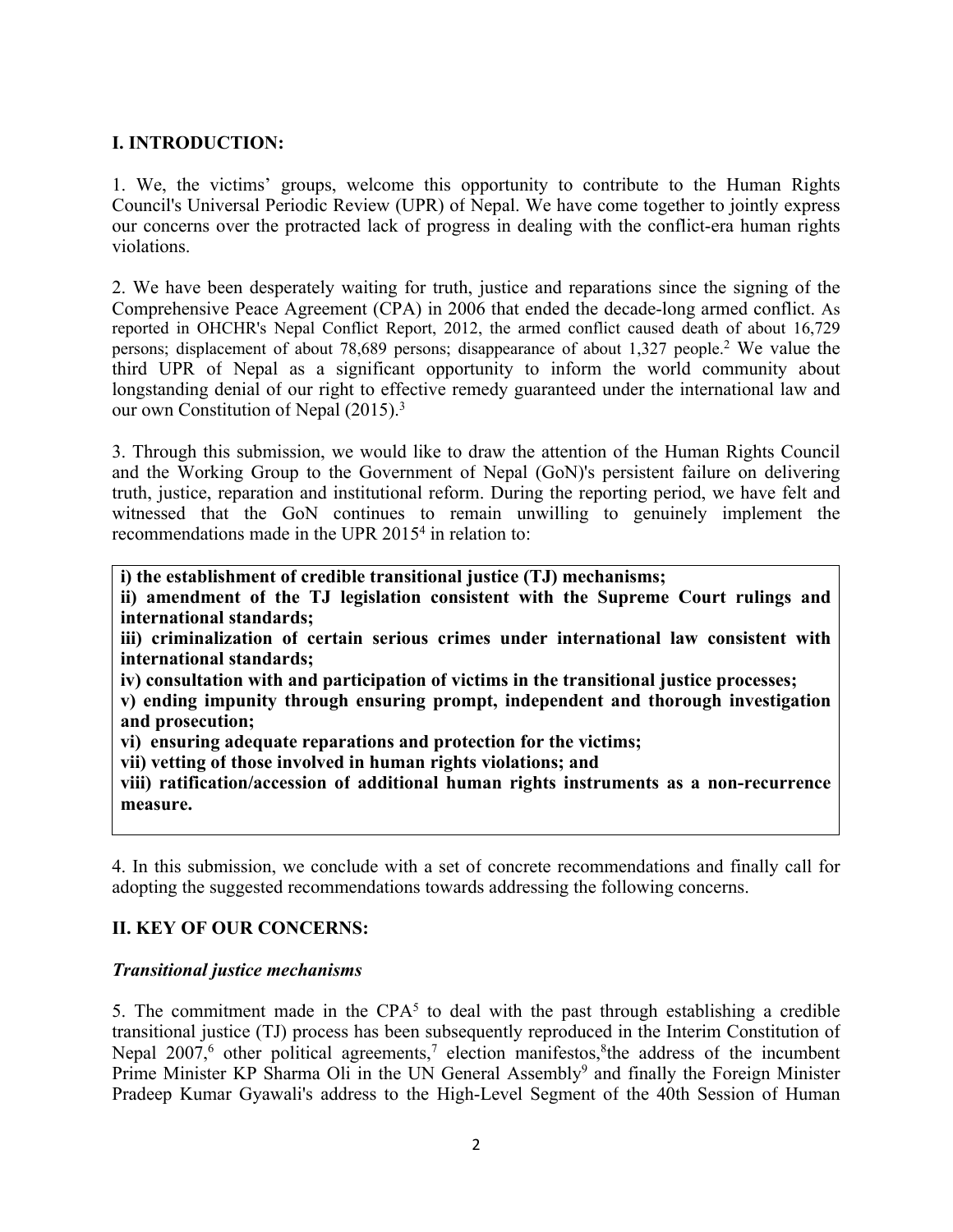Rights Council.<sup>10</sup> However, there remained protracted lack of genuine political will to turn such <sup>a</sup> commitment into <sup>a</sup> reality. After the commitment was made in the CPA, 13 years have already elapsed without any tangible result.

6. Last five years<sup>11</sup> have become distressful for us. In particular, we are frustrated by the pervasive political interference in appointments of TJ commissioners, arbitrary functioning of TJ commissions, and failure of both TJ commissions to complete an investigation of even <sup>a</sup> single conflict-era case.

7. The TJ commissions - the Commission on the Investigation of Enforced Disappeared Persons (CIEDP) and the Truth and Reconciliation Commission (TRC) - established on 10 February 2015 did not achieve anything remarkable other than merely registering the complaints. The CIEDP registered  $3,197$  complaints<sup>12</sup> of which 689 complaints were delisted after the preliminary investigation. 2,507 complaints await for the comprehensive investigation. To the disappointment of the victims, CIEDP arbitrarily transferred, without any proper investigation, 414 complaints to the TRC stating that the complaints were related to the victims of killings. The TRC registered 62,950 complaints and claimed that it completed verification of 3,615 complaints. <sup>13</sup> None of the complaints have been resolved. The TRC even failed to ge<sup>t</sup> the interim relief scheme rectified to include victims of conflict-related sexual violence (CRSV) and torture.

8. The complaint receiving and registering process initiated by both the TJ commissions was also seriously flawed in many respects. Some of the key findings of monitoring<sup>14</sup> of the process by victims' groups are as follows:

- 0 Complaints were registered through the politically influenced local peace committees.
- 0 Victims were not properly informed of the purpose and implications of registering the complaints and providing relevant documents.
- The templates prescribed for filling out to file <sup>a</sup> complaint were not victims friendly.
- $\bullet$  Many victims failed to reach out to district headquarters due to the lack of geographical remoteness, seasonality and their restricted physical mobility. Some of the victims had to spend four days to reach to the headquarters.
- $\bullet$  No efforts were made to reach out to victims of sexual violence and many of such victims were unable or hesitant to come out and file complaints due to social stigma and lack of protection.
- $\bullet$  The security and protection remained <sup>a</sup> key concern for many victims because the representatives or relatives of perpetrators were par<sup>t</sup> of the peace committees in many districts.
- $\bullet$  The victims consulted, reported that they were under <sup>a</sup> kind of surveillance from the security personnel and political parties meant to deter them from filing complaints.
- $\bullet$  In some districts the Chief District Officers (CDOs) had asked for the details about the complaints.
- $\bullet$  In some districts, the political parties had asked the victims belonging to their parties not to name perpetrators in their complaints.
- As there were no procedures to protect the information and evidences provided by the victims, they became hesitant to name perpetrators and indicate the evidences that they had.
- Though many victims were traumatized to recall their pas<sup>t</sup> experiences, there was no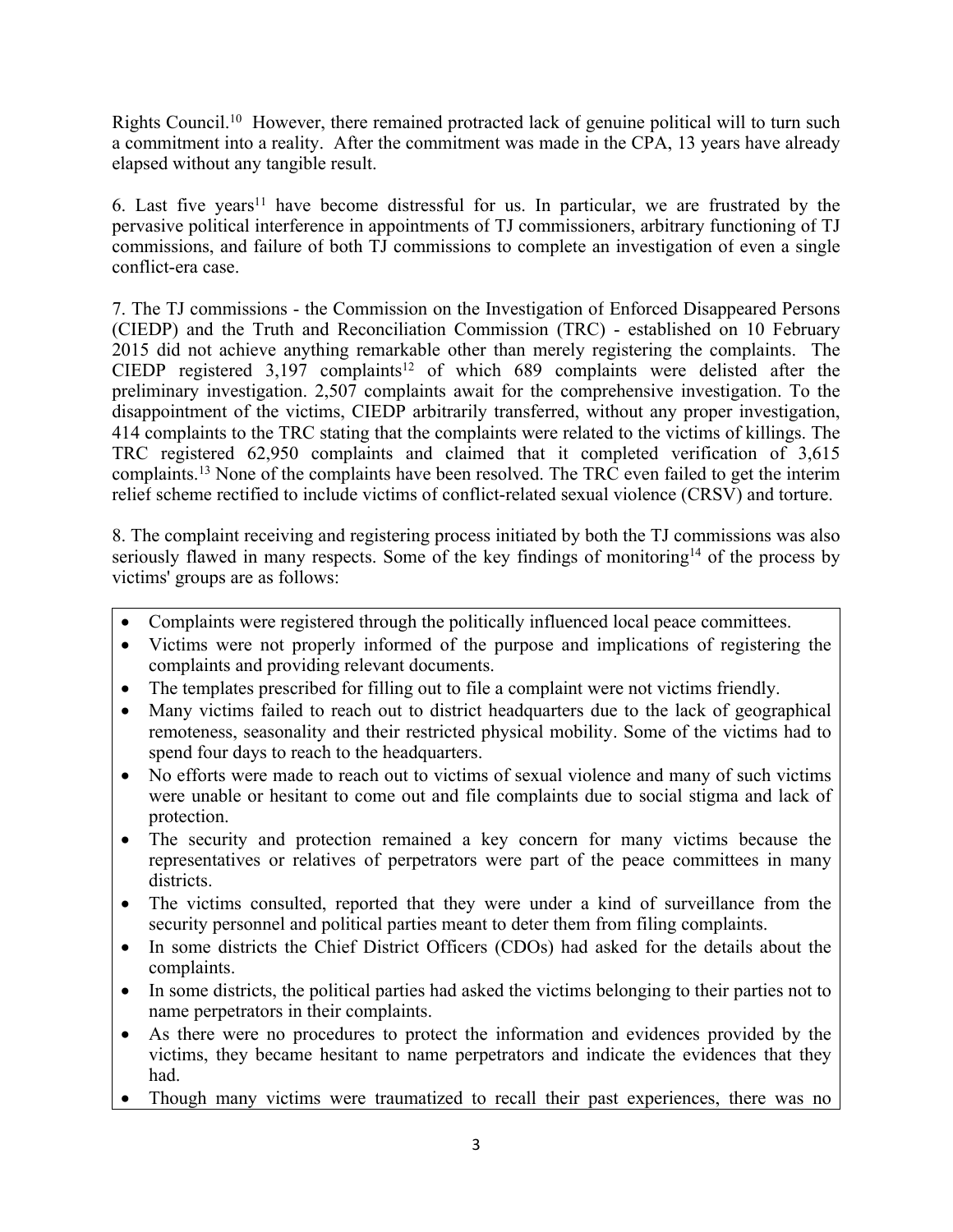arrangemen<sup>t</sup> for psychosocial counselling.

 $\bullet$  Language was also <sup>a</sup> barrier for many victims. The complaints could be filed only in Nepali language and no provision was made for submitting the complaints in victim's mother tongue.

9. Throughout the reporting period, both TRC and CIEDP lacked credibility and independence as the officials were selected on the basis of political consideration regardless of the candidates' competence, experience and credibility. The victims' groups and CSOs had repeatedly requested the GoN and the Recommendation Committee to wait for the Supreme Court's verdict on <sup>a</sup> writ petition filed by <sup>a</sup> group of 234 conflict victims from across Nepal challenging the constitutionality of the legislation (See below No 12 and 13 for detailed analysis about the issues concerning TJ legislation). However, the GoN and the Recommendation Committee went ahead to appoint the people of their choice merely on the basis of political considerations.

10. Failing to learn lessons from the pas<sup>t</sup> mistakes and ignoring the voices raised by the stakeholders, <sup>15</sup> GoN took <sup>a</sup> regressive step by appointing another set of commissioners in January 2020 upon the recommendation of the Recommendation Committee that picked up the names agreed by top political leaders.<sup>16</sup> Such a politically guided appointment has further jeopardized the credibility of the transitional justice process.

11. Since NHRC had also been calling for credible TJ process, we had hoped highly that NHRC, with its commissioner Mr. Prakash Osti in the Recommendation Committee, would try its best to check the political interference in the selection process. However, despite repeated calls from the victims' groups and CSOs, he unfortunately endorsed the politically guided selection process. We, therefore, call on the Human Rights Council and the Working Group to express concern over the role of Nepal's NHRC in this regard.

## *Transitional Justice Legislation*

12. Let us take the Working Group to the history of what actually went wrong in terms of setting national legal standards governing transitional justice in Nepal. The then Maoist-led GoN had set aside the two separate bills<sup>17</sup> prepared in consultation with stakeholders and submitted to the Parliament in 2009 and arbitrarily introduced an Ordinance<sup>18</sup> to provide a legal framework for transitional justice. The victims together with CSOs had initiated <sup>a</sup> litigation in the Supreme Court (SC) challenging the Ordinance's several provisions permitting amnesties for serious crimes and coercive reconciliation between victim and perpetrator. 19 In response, the SC explicitly ruled out the possibility of granting amnesty for serious crimes and ordered the GoN for <sup>a</sup> consultative and participatory process of amending the law by creating an exper<sup>t</sup> team. In response, the GoN had formed an Expert Task Force consisting of victim representatives and the Task Force drafted three different bills relating to TRC, CIEDP and criminalization of enforced disappearance and submitted them to the GoN. <sup>20</sup> However, setting aside the suggested bills, the GoN enacted the Act on Commission on Investigation of Disappeared Persons, Truth and Reconciliation, 2071 (2014) without fixing the flaws of the Ordinance. The Act attracted another PIL, *Suman Adhikari and others v. Government of Nepal 21* , filed by <sup>a</sup> group of 234 victims that challenged several provisions including in relation to amnesty. On 26 February 2015, the Supreme Court struck down the amnesty provisions and ordered the governmen<sup>t</sup> to review the Act in light of its previous rulings and the international standards.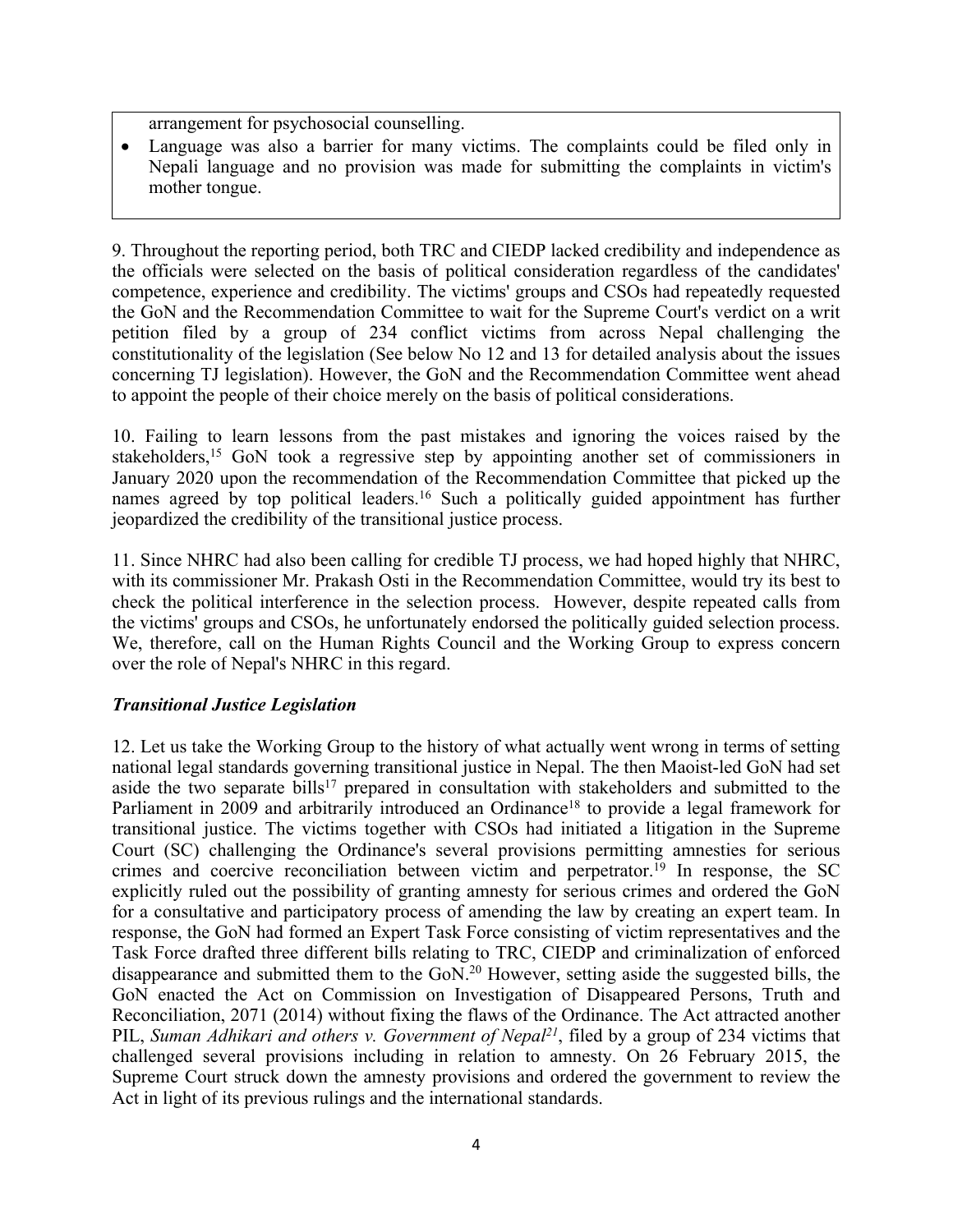13. Despite the recommendations made in the 2011 and 2015 UPR and repeated calls of the stakeholders<sup>22</sup> to amend law consistent with the Supreme Court rulings, there has been continued failure to rectify the flawed legislation. Rather, being intolerant with the SC ruling of 26 February 2015, the GoN had lodged <sup>a</sup> petition in accordance with the Cabinet decision dated 16 April 2015, which has been rejected by the Supreme Court on 27 April 2020.<sup>23</sup> Therefore, the GoN can take no excuse to bypass its obligation to immediately amend the legislation. Amidst pressure from stakeholders, <sup>a</sup> draft TRC Act prepared without consulting the stakeholders was released by the Ministry of Law, Justice and Social Welfare in June 2018 and the bill had attracted overwhelming criticisms from <sup>a</sup> wide range of stakeholders about several provisions that, among others, provide for lineal punishment against those guilty of serious crimes. The GoN has had no response to the concerns over the bill and nothing has been made public as to what happened with that bill. Ridiculously, the succeeding Law Minister publicly disowned the bill. Though <sup>a</sup> special court was envisioned for adjudication of the conflict-era offences, nothing has progressed to provide for necessary legal framework.

## *Consultations and Participation*

14. Contrary to UN Secretary General Guidance to "ensure the centrality of victims in the design and implementation of transitional justice processes and mechanisms" 24 and repeated call from Special Mandate to "guarantee the broad and effective consultation with victims in the process of amendment of the Act on the Commission on Investigation of Disappeared Persons, Truth and Reconciliation 2071 (2014)", <sup>25</sup> we often were behaved by the GoN, TRC and CIEDP as mere service seeker not as stakeholder in the whole process. During the reporting period, victims were rarely consulted about the transitional justice policy issues and whenever consultations were made, they were ill-intended and mechanically performed merely to generate an evidence to presen<sup>t</sup> before the international communities or UN agencies. We the victims' groups, CSOs including Accountability Watch Committee (AWC) and several international human rights organizations' repeated calls 26 for the consultations and participation of victims in the process were fully ignored.

15. The recent provincial consultations held on 13 January 2020 on the transitional justice legislation were hastily organized lasting only three hours without allowing adequate time for meaningful participation by victims' groups and civil society. <sup>27</sup> Our demands for meaningful consultation<sup>28</sup> and participation was totally ignored. A civil society report<sup>29</sup> has also revealed the facts that those consultations were hasty, ill-considered and faulty in terms of selecting participants, maintaining transparency and openness and informing the participants of the detailed agenda prior to the consultation. As <sup>a</sup> consequence, the consultations further aggravated mistrust between the GoN and victim'<sup>s</sup> community.

16. The Expert Task Force created to draft TJ related bills in view of the guidance given by the Supreme Court ruling of 2 January 2014 was the only mechanism that had consisted victims' representatives. <sup>30</sup> Unfortunately, the GoN fully ignored the draft bills suggested by the Task Force.

#### *Impunity/accountability*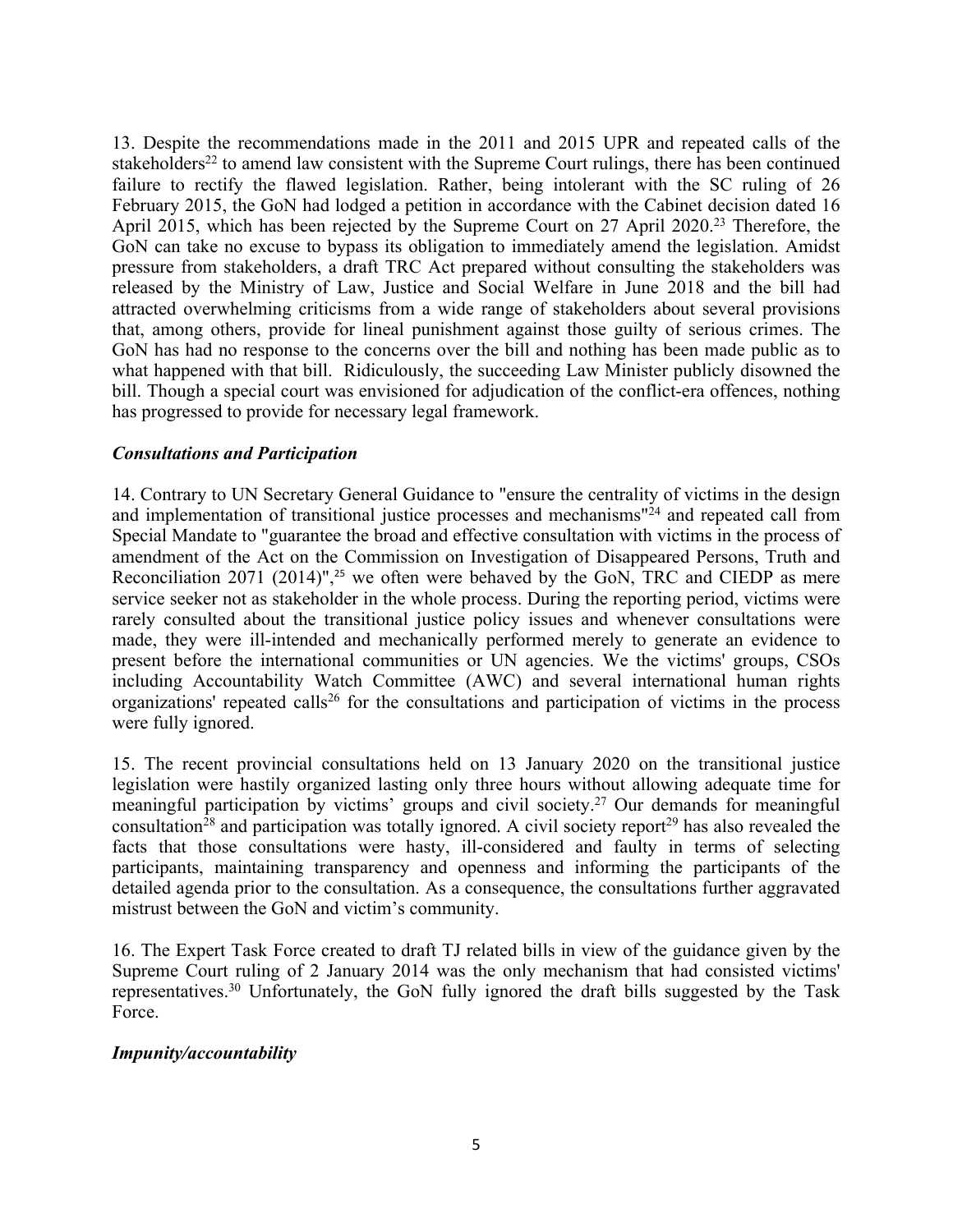17. During the reporting period, climate of impunity for conflict-era violations has deepened further due to the protracted criminalization of politics and politicization of crime. Despite the guarantee of equal protection of law since the promulgation of 1990 Constitution, our right to justice was frequently subjected to <sup>a</sup> number of legislative and de facto measures of impunity including state-sponsored absence of laws criminalizing serious violations, denial of criminal investigation into FIR, withdrawal of criminal prosecution, pardoning, restrictive statute of limitation, non-compliance with judicial decisions<sup>31</sup> and NHRC recommendations. The climate of impunity would be further aggravated if the flawed amnesty provisions of the current transitional justice legislation are not rectified.

18. Though accurate data is not available; <sup>a</sup> tentative estimation is that there are more than 200 FIRs concerning the conflict-era crimes pending in District Police Offices. As frustratingly shared by Phadindra Luitel, <sup>a</sup> FIR filed in the Okhaldhunga district police office about the brutal killing of his father Guru Prasad Luitel, <sup>a</sup> teacher in Okhaldhunga, in 2003 continues to remain unaddressed. 32 The GoN's continued inaction is in many instances where NHRC has recommended investigation and prosecution. For example, the NHRC recommendation dated 17 July 2012 to investigate the killing of Mukti Nath Adhikari, <sup>a</sup> school teacher in Lamjung, continues to remain disregarded. Moreover, despite the repeated judicial orders in many other cases, 33 the GoN has not taken any effective steps to ensure criminal accountability. Only few cases were taken forward in <sup>a</sup> mechanical way with <sup>a</sup> view to avoid contempt of court proceeding. The case of <sup>a</sup> 15-year-old Maina Sunuwar who was tortured to death in military custody is an example in which the authorities failed to enforce repeated court summons, and an arrest warrant for the three army officers charged. The officers were subsequently sentenced to life imprisonment in absentia<sup>34</sup>, but the GoN has not yet located the convicted thereby offering them protection from the jail sentence. Contrary to the court order for immediate arrest of <sup>a</sup> Maoist leader and former parliamentarian Bal Krishna Dhungel convicted for <sup>a</sup> conflict-era murder case, he had long bypassed accountability due to the political protection and was arrested only after <sup>a</sup> contempt of court was initiated against the police chief for failing to act. However, Dhungel subsequently succeeded to enjoy pardon of the life imprisonment by the President.<sup>35</sup> Systematically defying the repeated court rulings and benefiting from the lack of progress on criminal investigation into the killing of Arjun Lama, CPN leader Agni Sapkota succeeded to become the Speaker of the House of Representatives. <sup>36</sup> <sup>A</sup> petition demanding prevention of his appointment is sub-judice at the Supreme Court.<sup>37</sup>

19. Though the adoption of the Integrated Legal Aid Policy 2020 is <sup>a</sup> welcoming step, there has not been any specific legal aid program to enable the conflict victims to access justice. The GoN's initiation towards drafting the National Action Plan on Women, Peace and Security Phase-II is also <sup>a</sup> praiseworthy step towards recognizing the need of special attention to the victims of sexual violence. However, no concrete steps have so for been taken to ensure truth, justice and reparations for them. The restrictive statute of limitation in relation to rape has served as <sup>a</sup> measure to promote impunity for conflict-era rape cases. 38 In <sup>a</sup> case *Purna Maya v. Nepal*,<sup>39</sup> as well as in its recent concluding observations on Nepal (2018), the Human Rights Committee (HRC) found the statute of limitation on rape as an obstacle in accessing justice and called for removing it. After her visit to Nepal in November 2018, the UN Special Rapporteur on Violence against Women, Its Causes and Consequences Ms. Dubravka Šimonovi<sup>ć</sup> also recommended Nepal to ensure the limitation period that is "sufficient and commensurate with the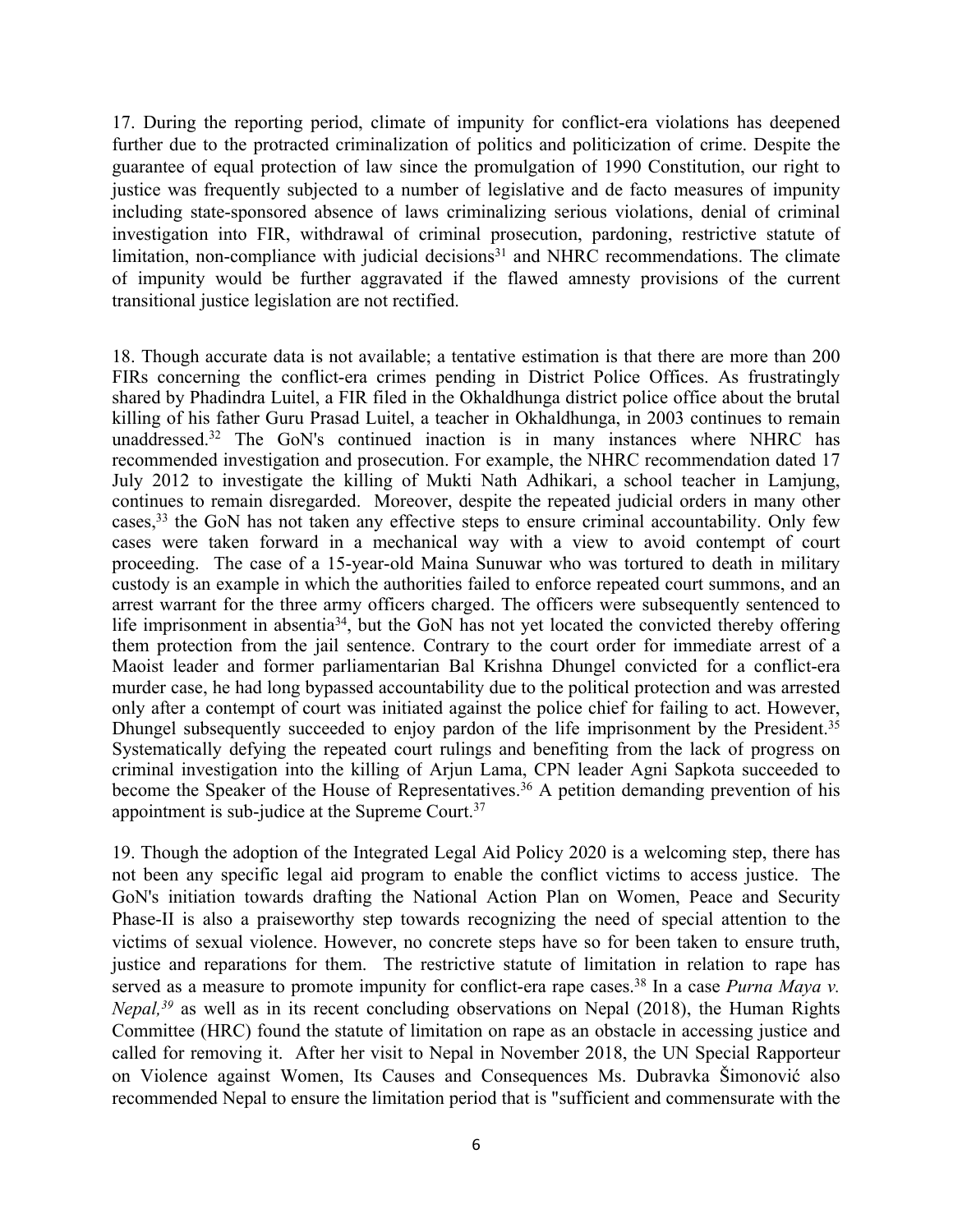gravity of the offence". 40

20. Ganga Maya Adhikari's continued hunger strike for bringing those accused of killing her son Krishna Adhikari in 2004 to justice is illustrative of how the conflict victims' confidence on the criminal justice system has eroded. Her husband Nanda Prasad Adhikari died on 22 September 2014 after 334 days long hunger strike. While asked about the ritual of the dead body of Nanda Prasad protected in <sup>a</sup> hospital, she said: "As my husband's dead body is demanding justice, how could I perform death ritual?" 41

21. Weakening oversights against the arbitrary executive actions are also contributing in deepening impunity. The NHRC has been made <sup>a</sup> weaker institution including through interfering in its autonomy and independence, and systematically bypassing its recommendations. The governmen<sup>t</sup> has strived for further weakening the NHRC through amending the NHRC Act in such <sup>a</sup> way as to entrust the Attorney General with <sup>a</sup> discretionary power to set aside NHRC recommendations for prosecutions and confining the NHRC's physical presence in the federal capital only.<sup>42</sup> While NHRC has also failed to effectively act on the complaints lodged by the conflict victims, the NHRC's inquiry into the complaints and its recommendations in the conflict-era cases have often been superficial. The implementation of the NHRC's recommendation for ensuring criminal accountability against those responsible for conflict-era violations has not been effective due to the lack of effective inquiry prior to the recommendations, absence of continued follow up on the implementation and the GoN's unwillingness to prioritize implementation. 43

22. If and when needed to protect criminals connected to political parties from punishment, the withdrawal of criminal case was extensively used in the past<sup>44</sup> and the scope of its use in the future remains intact.

## *Interim relief, reparations and protection of victims*

23. The GoN's approach to interim relief has been discretionary as it has not been recognized as <sup>a</sup> right of the victims. As <sup>a</sup> par<sup>t</sup> of the interim relief scheme, an interim compensation was provided to the families of "disappeared" or "killed". But, victims of conflict related of sexual violence (CRSV)<sup>45</sup> or torture were systematically excluded from the relief scheme. Though the GoN was called upon to rectify its exclusionary approach, this hasn'<sup>t</sup> been the case yet. The nonavailability of reparative measures has created an obstacle for victims in accessing justice.

24. Though there are <sup>a</sup> plethora of reparative needs of the victims 46 based on nature and types of victimization, the governmen<sup>t</sup> has persistently failed to address them. One of the studies conducted by the conflict victims themselves 47 has documented <sup>a</sup> list of problems and concerns raised by victims on the ground: growing economic hardship and livelihood crisis; feeling of being neglected and excluded among victims of torture and CRSV; lack of identification, acknowledgment and memorialization; ineffectiveness of self-employment schemes; lack of access to psychosocial counselling; struggling to have access to treatment for victims of torture or with disability; no monitoring and assessment of their situation on the ground; reparation not guaranteed as <sup>a</sup> rights under the TRC/CIEDP Act and Regulations; non-recognition of those victimized due to landmine explosions pos<sup>t</sup> CPA and non-availability of micro-credit and soft loan schemes.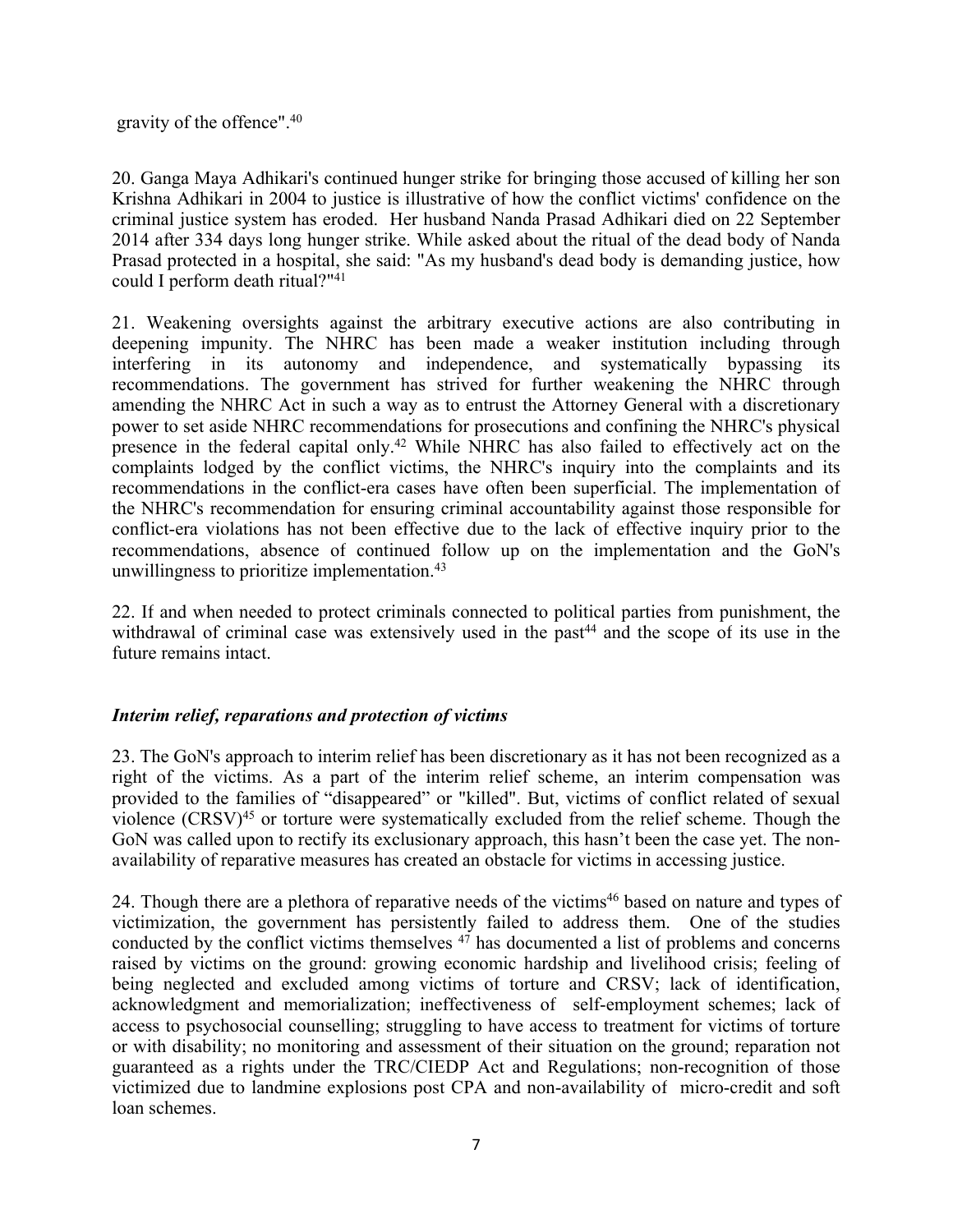25. The 2007 SC ruling ordering <sup>a</sup> remedy against the unlawful seizure of property has not been complied yet. 48 Instead, it is noticeable that CPM leaders at different level have strived to ge<sup>t</sup> the seized properties legalized.<sup>49</sup> Though it was reported time and again that many wives of those forcibly disappeared during the conflict were facing hurdles in obtaining legal titles to their husbands' property,<sup>50</sup> no legal measures have been taken to address their problems.<sup>51</sup> Many of the teachers and governmen<sup>t</sup> employees who lost jobs due to the conflict-related displacement are frustrated at the continued lack of the GoN's response to their problems.<sup>52</sup> Ongoing COVID19 pandemic has further worsened the socio-economic condition of the conflict victims. However, the GoN hasn't given any priority to the conflict victims in terms of incentives, reliefs, and assistance.<sup>53</sup> The voices raised by the former Maoist child shoulders for their recognition, compensation and justice remains unheard. 54

26. By virtue of the core minimum elements of economic, social and cultural rights guaranteed under the ICESCR and the Constitution, the GoN is bound to take immediate measures regardless of the transitional justice process. The GoN should therefore be categorically called upon to take immediate measures to respond "specific" and "common" reparative needs of the victims.

27. Non-existence of any formal protection system mandated to provide on regular basis and lack of necessary protections to the conflict victims and witnesses has posed <sup>a</sup> challenge for those victims who want to approach justice mechanisms. Fear of insecurity persists among those victims who have approached for justice. <sup>55</sup> A legislation with the objective to protect victims of crime has recently been adopted. <sup>56</sup> However, it does not have specific provisions targeting the conflict victims vulnerable to threats, intimidation, harassment and fear of insecurity.

## *Vetting*

28. We had <sup>a</sup> hope that the GoN would exclude perpetrators of gross human rights violations from promotion, nomination and appointment to public posts. However, things have unfolded exactly in the opposite direction. Vetting was completely ignored in the context of local, provincial and federal elections held under the 2015 Constitution.

29. The recent appointment of Agni Sapkota, who is suspected for ordering <sup>a</sup> killing of an innocent citizen Arjun Lama of Kavre District, as the Speaker of House of Representatives is <sup>a</sup> recent example of how the victim's legitimate demand for accountability was undermined. The expression "Now I have lost all hope of justice" was an immediate reaction by Purni Maya Lama, wife of Arjun Lama, to the Sapkota's appointment. 57 Together with Purni Maya Lama, entire victims' community in Nepal felt dishonored and betrayed due to his appointment before completion of the criminal investigation pending in the Karve District Police Office. Earlier in 2011, Agni Sapkota had been appointed as the Information Minister amidst oppositions by victims' groups and other stakeholders. 58

30. Previously, many perpetrators of gross human rights violations serving security forces had proudly enjoyed their promotions. Kuber Singh Rana, who is suspected for enforced disappearance and extrajudicial killing of five students from Dhanusha district, <sup>59</sup> was promoted to the rank of Nepal'<sup>s</sup> Inspector General of Police in September 2012. The NHRC had concluded its investigation, implicating Rana<sup>60</sup> and others and the Supreme Court had also ordered the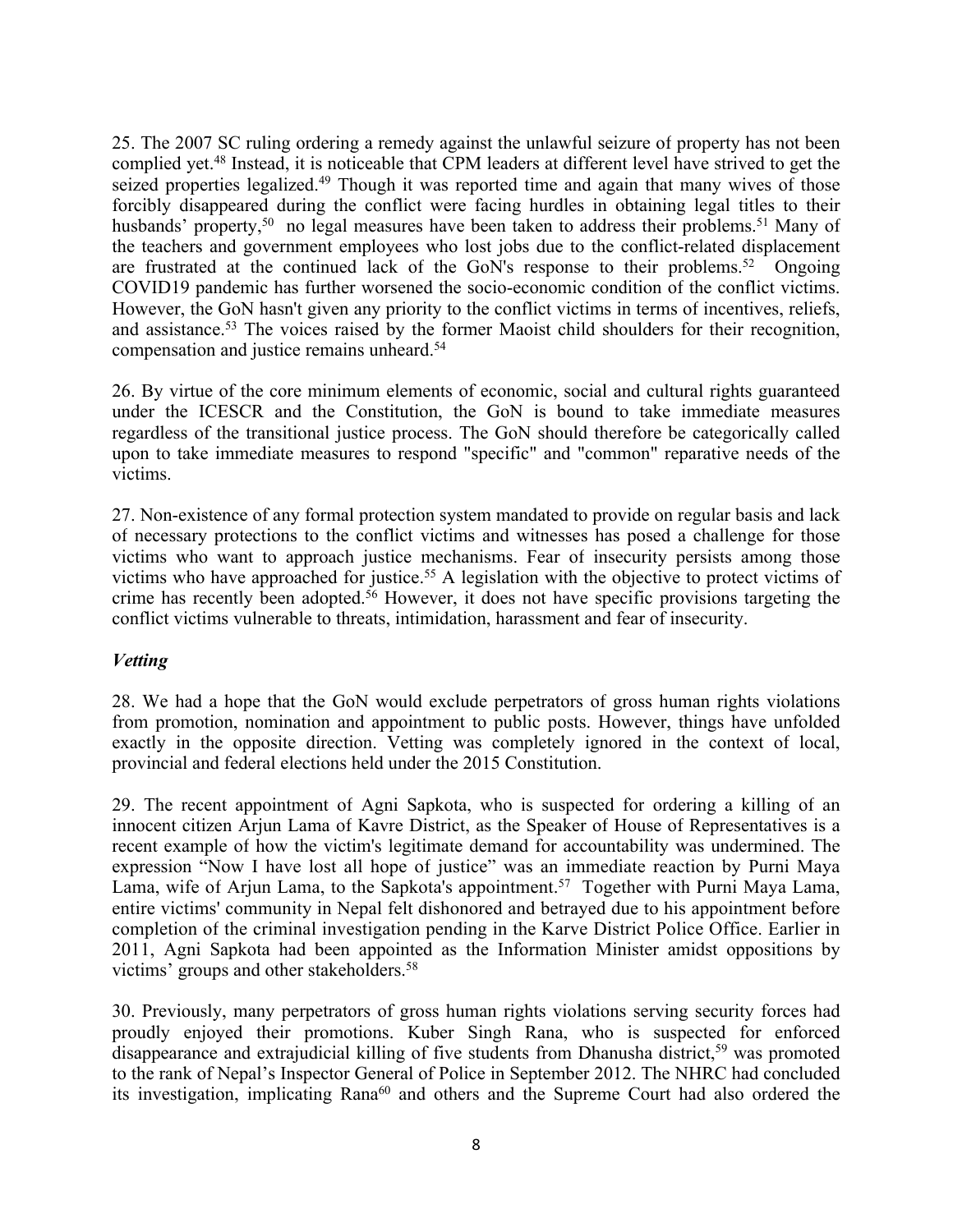authorities to carry out criminal investigations into the  $FIR<sup>61</sup>$  dated 29 January 2008. However, the process of criminal investigation and prosecution has so far stalled indefinitely due to his undue influence over the authorities. Colonel Raju Basnet's promotion in July 2012 is also noteworthy here. Despite the credible evidence of systematic enforced disappearances and torture at Bhairabnath Battalion headquarters in Kathmandu, found by OHCHR and the NHRC, under the command of Basnet, in 2003, he was promoted from Colonel to the rank of Brigadier General.

31. There has so far been zero compliance with the Supreme Court's repeated rulings<sup>62</sup> that recognized vetting as one of the measures of transitional justice. Especially, in *Sunil Ranjan Singh &Ors. v. Government of Nepal &Ors,* the Government was ordered to formulate necessary law on vetting and adopt <sup>a</sup> temporary guideline for vetting public officials.

# *Criminalization of human rights violations*

32. Nepal has consistently failed to enact national laws criminalizing serious crimes including enforced disappearance, torture and war crimes consistent with international standards. Such <sup>a</sup> gap of law remains <sup>a</sup> key barrier to access justice by victims of serious crimes committed during the conflict. 63

33. The Supreme Court has repeatedly ordered the GoN to remove barriers for criminal accountability against serious crimes through making necessary laws:

- R*ajaram Dhakal v. Office of the Prime Minister* 64 *:* Enact <sup>a</sup> national legislation criminalizing war crimes consistent with Geneva Conventions.
- Rabindra Dhakal case<sup>65</sup>: Enact law criminalizing enforced disappearance consistent with international standards <sup>66</sup> with <sup>a</sup> scope for retrospective prosecution.
- *Rabindra Ghimire v. Office of the Prime Minister 67 :* Enact law criminalizing torture consistent with the Convention against Torture.

Cognizant of the continued failure to enact these laws, the Supreme Court *in Madhav Kumar Basnet and others for JuRI-Nepal v. Government of Nepal* and *Suman Adhikari and others v. Government of Nepal*<sup>68</sup> had ordered the GoN to implement its previous decisions. Despite the repeated judicial interventions, <sup>a</sup> restrictive statutory limitation on rape (one-year) continues to pose <sup>a</sup> barrier in accessing justice by victims of rape. 69

34. The enactment of a new Criminal Code<sup>70</sup> effective from 17 September 2018 has criminalized torture<sup>71</sup> and enforced disappearance<sup>72</sup>, but these provisions with prospective effect don't address the conflict-era violations for the following reasons:

- Lack of definitions of enforced disappearances and torture consistent with applicable international standards;
- Failure to recognize the continuous nature of enforced disappearance;
- Failure to criminalize enforced disappearance as a crime against humanity;
- Penalties don't correspond to nature and gravity of enforced disappearance and torture;
- Provision of an excessively restrictive statute of limitation period (six month) to prosecute torture and enforced disappearance.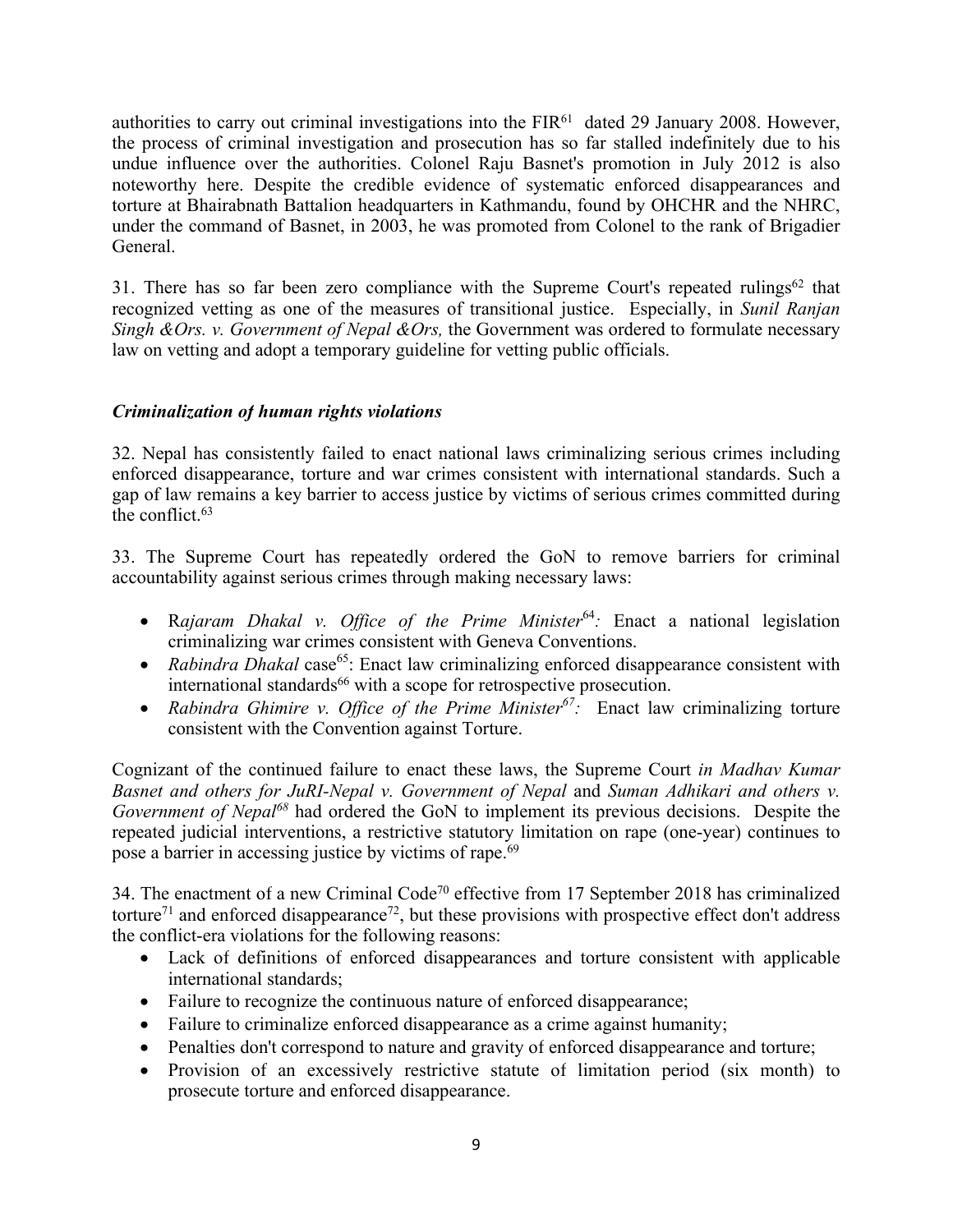• No provision to allow retroactive application of the penal provisions

# *Ratification of treaties* **as <sup>a</sup> measure of non-recurrence**

35. We, the conflict victims, are not only concerned about truth and justice in relation to the pas<sup>t</sup> human rights violations but also concerned about securing non-recurrence of them against future generation. Recommendations were made in the 2011 UPR and 2015 UPR calling upon Nepal to prioritize ratifying numerous instruments including Rome Statute of International Criminal Court (ICC) and the International Convention for the Protection of All Persons from Enforced Disappearance (ICPED). But they were not supported by the GoN. In addition, immediately after signing of the CPA, the reinstated House of Representatives had instructed the GoN to ratify the Rome Statue of ICC.<sup>73</sup> The Supreme Court had stressed the need to ratify ICPED.<sup>74</sup> The GoN has so far not taken any step towards ratifying these instruments and thereby preventing and deterring heinous crimes in the future.

# *Cooperation with Thematic Procedures*

36. Despite the UPR recommendations, 75 the GoN has also not been supportive towards facilitating the oversight of human rights mechanisms. GoN hasn't sent standing invitation to thematic special procedures of the HRC, including the Working Group on Enforced and Involuntary Disappearances, the Special Rapporteur on Torture, Special Rapporteur on extrajudicial, summary or arbitrary executions and the Special Rapporteur on the promotion of truth, justice, reparation and guarantees of non-recurrence.

# **III. RECOMMENDATIONS**

# *Recommendations:*

**37. In light of the above-mentioned concerns, we, the victims groups call upon the Working Group on the UPR and the Human Rights Council to make the following recommendations to the GoN:**

**a) Bring the transitional justice process back on the right track including through taking following steps:**

- **1. Hold transparent, meaningful and wider consultations/dialogue with victims, civil society, NHRIs and other stakeholders on pressing issues (e.g. amendment of law, independence and impartiality of TRC and CIEDP, immediate reparative needs) pertaining to transitional justice.**
- **2. Amend the 2014 TJ Act without any delay in line with the SC rulings and international human rights obligations to outlaw amnesties and other** *de facto* **measures of impunity in the context of serious crimes and provide adequate framework for independence of entire transitional justice process.**
- **3. Reappoint TRC and CIEDP commissioners in <sup>a</sup> fair, transparent and inclusive manner in accordance with the amended TJ Act.**
- **4. Ensure adequate resources to TRC and CEIDP for enabling them to carry out their mandate effectively.**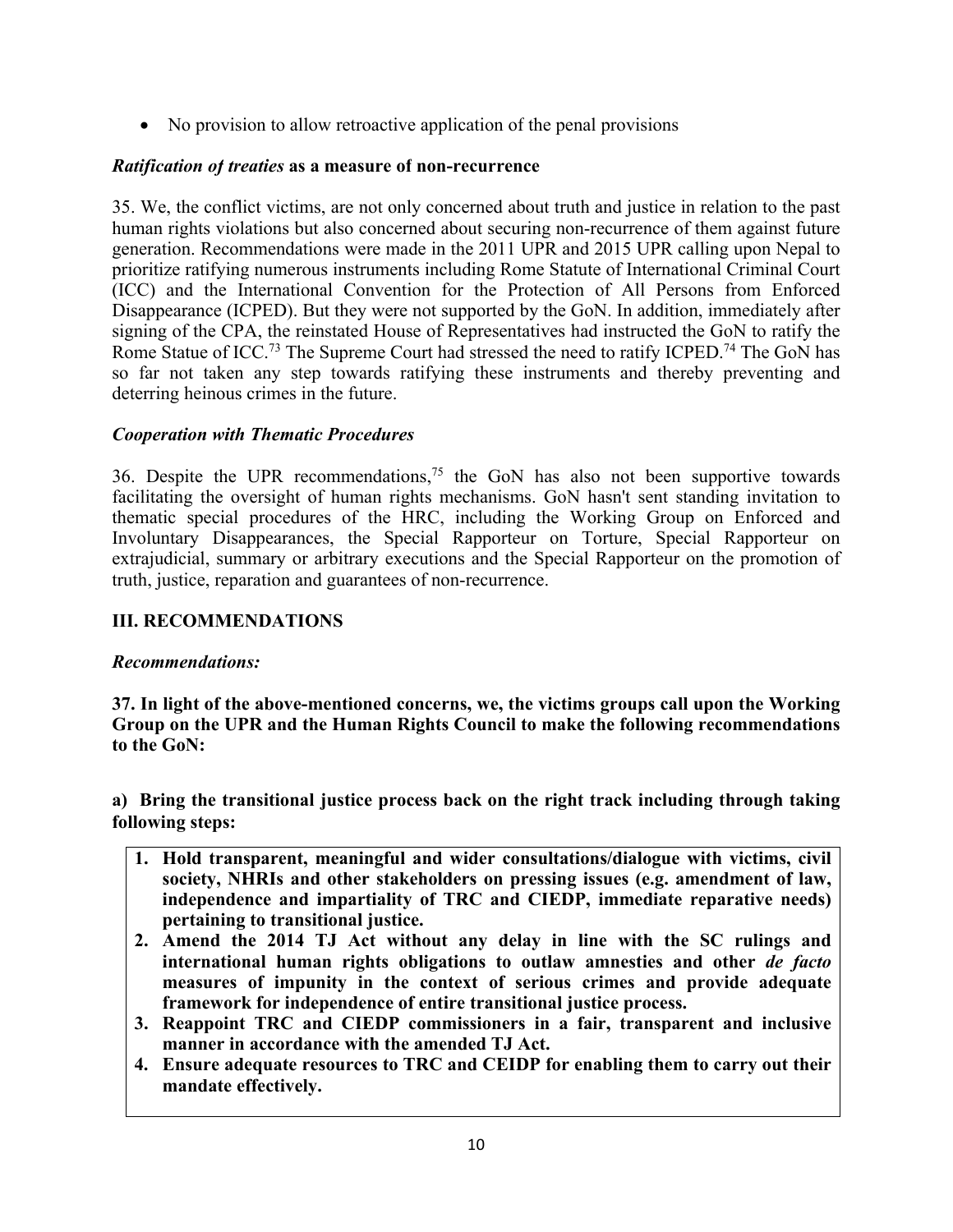**b) Adopt <sup>a</sup> separate guideline in view of the international best practices to engender consultations and participation of victims in the transitional justice process.**

**c) Recognize reparations as <sup>a</sup> right and take measures to address "common" and "specific" reparative needs of the victims.**

**d) Immediately put an end to longstanding exclusionary approach to interim relief program and provide victims of CRSV and torture with the interim compensation.**

**e) Adopt <sup>a</sup> separate policy in consultation with the victims, CSOs and NHRIs to employ <sup>a</sup> holistic reparation program.**

**f) Prioritize the conflict victims as one of the priority beneficiary clusters in terms of relief and assistance measures in the context of COVID-19 pandemic.**

**g) Take immediate measures to address the problems faced by the wives and children of those who were forcibly disappeared when transferring their husbands' or fathers' property.**

**h) Ensure return of their properties to the internally displaced peoples without further delay and provide them with adequate compensation.**

**i) Take necessary legal and institutional measures to ensure effective and proactive victim and witness protection.**

**j) Ensure that serious crimes including enforced disappearance, torture and war crimes are criminalized under national legislation consistent with international standards and SC rulings.**

**k) Amend the Muluki Criminal Code or introduce <sup>a</sup> separate law against torture and enforced disappearance with punishments commensurate to the nature and gravity of the crime, non-applicability of statute of limitation for both and recognizing the continuous nature of the crime of enforced disappearance consistent with international standards.**

**l) Take measures to provide compensation and restitution for teachers and government employees who lost their jobs due to the conflict-related displacement.**

**m) Take legislative and programmatic measures to complete longstanding task to manage former Maoist child combatants including through ensuring their recognition, compensation and justice.**

**n) Introduce necessary laws and guidelines for vetting to prevent those implicated for serious human rights violations from holding public office and being promoted.**

**o) Bar legislative or de facto obstacles (e.g. statutory limitation, pardons, and withdrawal of cases) on imposing criminal accountability against those allegedly responsible for serious crimes including torture, enforced disappearance and rape.**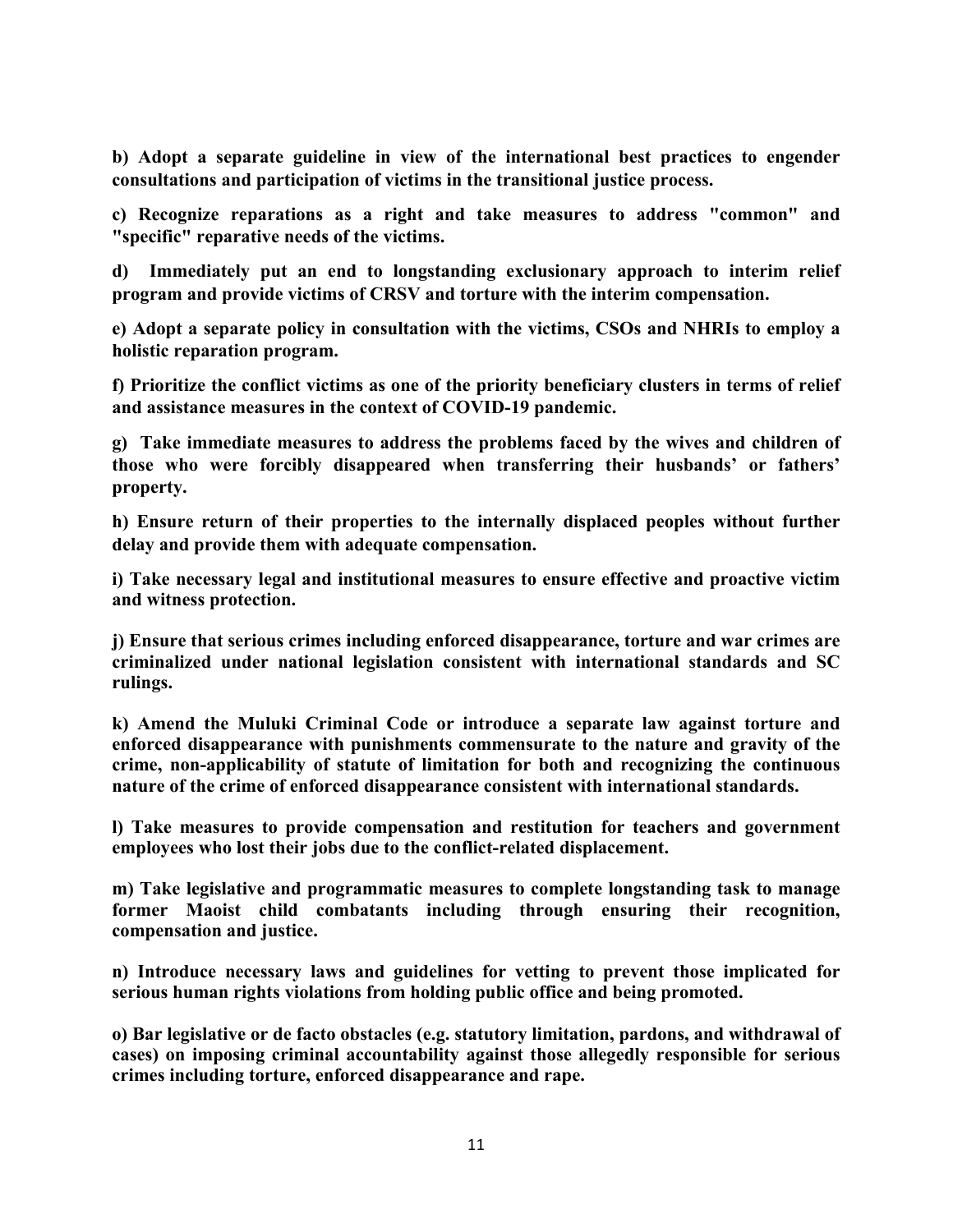**p) Ensure prompt and effective investigation into FIRs in relation to conflict-era crimes and prosecute against those responsible for crimes.**

**q) Bring to justice those including the incumbent Speaker of the House of Representative who bypassed the criminal accountability undermining the sanctity of judicial orders for investigation and prosecutions.**

**r) Remove restrictive statute of limitation on rape and pave the way for investigation and prosecution of conflict-era crimes of rape.**

**s) Proactively reach out to identify the victims of sexual violence and torture as well as ensure their meaningful participation in all stages of transitional justice processes.**

**t) Ensure full compliance with the SC rulings requiring the GoN to address conflict-era violations consistent with international human rights standards.**

**u) Ensure prompt endorsement of second National Action Plan on Women, Peace and Security and allocate adequate financial and human resources for its effective implementation.**

**v) Ratify the Convention for the Protection of All Persons from Enforced Disappearance, the Rome Statute of the ICC and OPCAT.**

**<sup>w</sup> Extend full cooperation with the Human Rights Council including through accepting requests for visits by special mandate holders.**

**x) Ensure the effective functioning of the NHRC including through amending the NHRC Act and ensuring the implementation of its recommendations in accordance with the Paris Principles.**

<sup>1</sup> Conflict Victims Common Platform (CVCP), Conflict Victims National Alliance (CVNA), Conflict Victim Women National Network (CVWN), National Network of Disabled Conflict Victims (NNDCV), Conflict Victims Orphans Society (CVOS), Conflict Victims Society for Justice (CVSJ), Conflict Victims Committee, Bardiya, Society of the Families of Disappeared Nepal Maoist Victims Association, Conflict Victims and Farmer Rights Society, Kailali, Disabled Conflict Victims Association, Dolakha, Conflict Affected Peoples Concerns Society Dang, Bandurmudhe Ghatana Sarokar Samiti, Conflict Victims Teachers Society, Conflict Victims Self-Employment Skill Training Centre Nepal, Conflict Victims' National Society, Conflict Management and Displaced Concern Centre, Discharged People's Liberation Army Nepal, Guru Luitel Study and Development Center, Muktinath Adhikari Memorial Foundation, Maina Bal Bikash Samiti, Rina Apain Smiriti Pratisthan, Ganesh Ujjan Foundation, Bhairab Memorial Foundation, Gorkha, Laxmi Acharya Memorial Trust, Jajarkot Martry Bashistha Koirala (Sureshchandra) Memorial Foundation, Sindhuli Manilal Memomial Trust, Myagdi, Nandalal Koirala Memorial Trust, Gorkha, Ra.Si.Pa. Memorial foundation, Arghakhachi, Peace Envisioners, Shiva Prasad Bhatta Memorialization, Gorkha, Martyr Jaya Bahadur Rawal Memorial Foundation, Jajarkot, Martyr Tikaraj Aran Memorial Foundation, Ramechhap, Hari Bhakta Memorial Foundation, Rukum, Martyrs, and Disappeared Warrior Children Foundation, Martyr Dasarath Thakur Memorial Trust, Rajbiraj, Bhupendra Memorial Trust Nepal, Martyr Ajablaal Yadav Memorial Trust, Dhanusha, Bhupendra Smriti Pratisthan Nepal, Banke, Conflict Victims Women Network, Banke.

<sup>2</sup> Available at: [https://www.ohchr.org/Documents/Countries/NP/OHCHR\\_Nepal\\_Conflict\\_Report2012.pdf](https://www.ohchr.org/Documents/Countries/NP/OHCHR_Nepal_Conflict_Report2012.pdf)

<sup>3</sup> Article 21 of the Constitution of Nepal guarantees the right to justice together with social rehabilitation and compensation.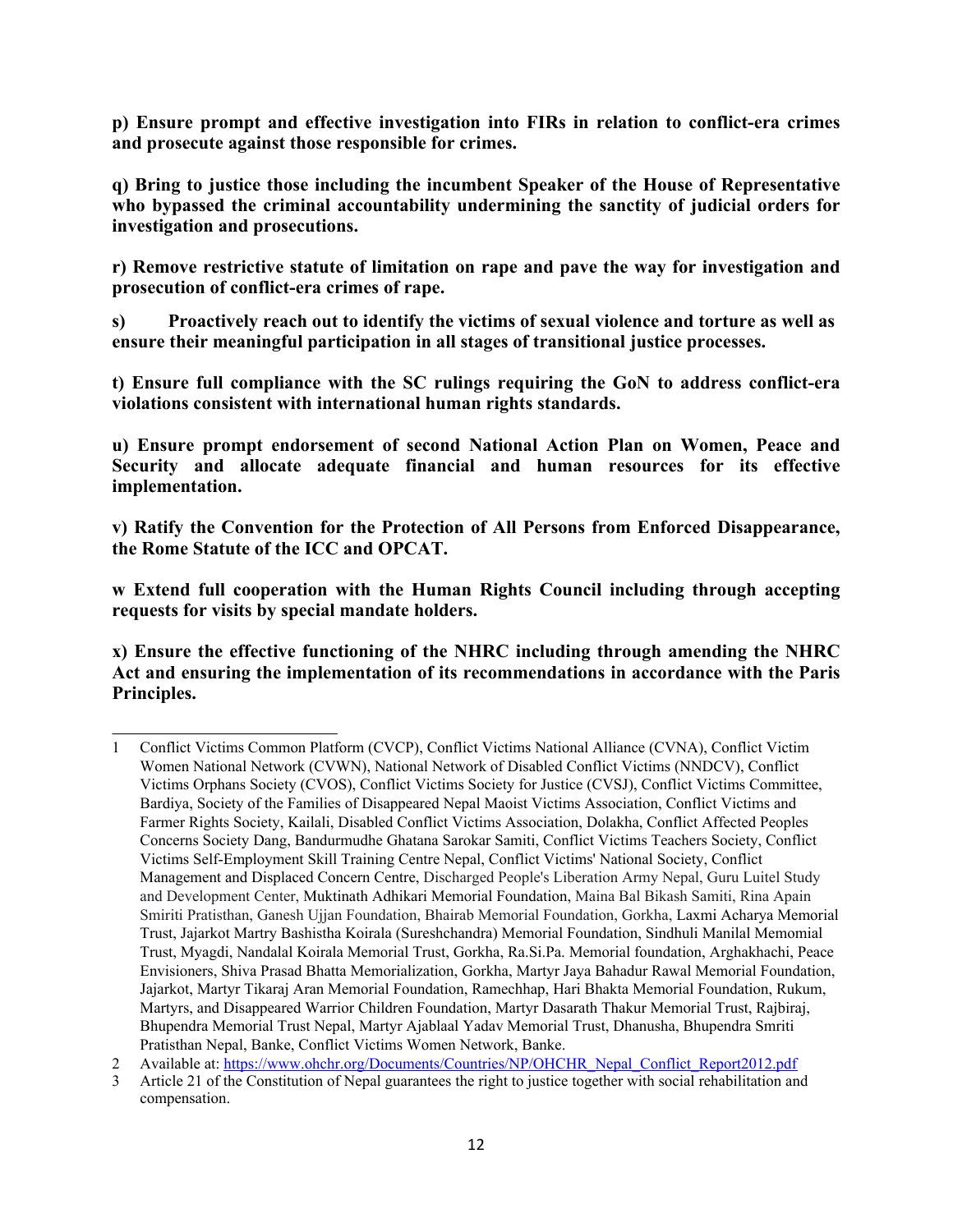- The GoN fully supported recommendations (e.g. 121.28, 122.4, 122.5, 122.63, 122.14, 122.59, 123.1, 123.2, 123.21,) made by Canada, Switzerland, Belgium, Czech Republic, India, Denmark, Germany, Norway, New Zealand, Australia, United Kingdom, Northern Ireland, Panama and Cyprus respectively.
- 5 Clauses 5.1.6, 5.2.4, 5.2.5, 7.1.3 and 8.4.
- 6 Article 33 (S) & (Q) of the Interim Constitution, 2007.
- 7 For example, 23-point Agreement between the Top Leaders of the Seven-Party Alliance date 23 Dec 2007, para 6.
- 8 TJ has always been an elements of election manifestos of ruling and major opposition party.
- 9 Delivered in 73rd Session of the UN General Assembly.
- 10 Delivered on 27 February 2019.
- 11 Since the establishment of the TJ Commissions on 10 Feb 2015.
- 12 CIEDP's Report on Four Years Performance 2076 BS.
- 13 TRC Bulletin, issue 2, year 3, 2075 BS.
- 14 CVCP repor<sup>t</sup> on the monitoring of the complaint filing process, 9 June 2016.
- 15 CVNA press release dated 14th August, 2019, AWC Press release dated 9th July 2019 demanding for amendment of law prior to appointment of the commissioners.
- 16 The Kathmandu Post, Conflict victims condemn parties for bulldozing decision on transitional justice appointments. Available at:<https://tkpo.st/37ixAbO>[https://kathmandupost.com/national/2020/01/18/conflict](https://kathmandupost.com/national/2020/01/18/conflict-victims-condemn-parties-for-bulldozing-decision-on-transitional-justice-appointments)[victims-condemn-parties-for-bulldozing-decision-on-transitional-justice-appointments](https://kathmandupost.com/national/2020/01/18/conflict-victims-condemn-parties-for-bulldozing-decision-on-transitional-justice-appointments)
- 17 Section 25 of the TRC bill had <sup>a</sup> clear provision excluding killings after taking someone under control; killing of an unarmed person, torture; rape; disappearance and abduction and hostage taking from the scope of amnesty.
- 18 "Commission on Investigation of Disappeared Person, Truth and Reconciliation Ordinance 2069 (2013)"
- 19 Madhav Basnet for JuRI-Nepal v. Government of Nepal and Ram Kumar Bhandari and Others v. Government of Nepal, decisions dated 2 January 2014.
- 20 Report of the Expert Task Force submitted to the Ministry of Peace Reconstruction, dated 3 April 2014.
- 21 Decision dated 26 February 2015.
- 22 Joint submission on amendment of TJ legislation (2014) by victims and CSOs submitted to the then Prime Minister Puspa Kamal Dahal dated 18th November, 2016; Joint statement by CVCP and AWC on 2nd February, 2017;
- 23 Review Petition lodged by the Government of Nepal dated 26 April 2015.
- 24 GUIDANCE NOTE OF THE SECRETARY-GENERAL, United Nations Approach to Transitional Justice. [https://www.un.org/ruleoflaw/files/TJ\\_Guidance\\_Note\\_March\\_2010FINAL.pdf](https://www.un.org/ruleoflaw/files/TJ_Guidance_Note_March_2010FINAL.pdf)
- 25 See, latest communication of 16 March 2020 by Special Rapporteur on the promotion of truth, justice, reparation and guarantees of non-recurrence; the Working Group on Enforced or Involuntary Disappearances; the Special Rapporteur on extrajudicial, summary or arbitrary executions; the Special Rapporteur on torture and other cruel, inhuman or degrading treatment or punishment; and the Special Rapporteur on violence against women, its causes and consequences: <https://spcommreports.ohchr.org/TmSearch/Results>
- 26 For example, CVCP submission & press statement opposing politically controlled selection process dated 22nd November 2019 and 13th January, 2020, and CVNA suggestions for credible consultation issues on 12th January, 2020. Accountability Watch Committee (AWC)'s press statement for appointment of the officials of CEIDP and TRC only after amendment of legislation, 9 July 2019.
- 27 <https://thehimalayantimes.com/kathmandu/consultations-held-with-stakeholders-amid-rift-among-victims/>
- 28 CVNA statement demanding for credible consultation dated 12th January, 2020; NNDCV press statement demanding inclusion of all categories of conflict victims in the consultation dated 10th January, 2020. 29 Advocacy Forum, BRIEFING PAPER, FAKE TRANSITIONAL JUSTICE CONSULTATIONS: HOW LONG CAN THE GOVERNMENT FOOL VICTIMS?, February 2020.
- 30 See, Report of the Expert Task Force mandated to draft bills concerning Truth and Reconciliation Commission and Commission on Inquiry into Disappeared People submitted to the Ministry of Peace Reconstruction, dated 2070-12-20 (BS).
- 31 NJA, Study Report on Execution Status of Supreme Court and Appellate Court Orders/Judgments relating to Transitional Justice 2016,
- 32 Conversation with Phadindra Luitel dated 15 March 2020.
- 33 For instance, Devi Sunuwar v. District Police Office, Kavrepalanchok (writ No. 0641 of 2007), *Purnimaya Lama v. District Police Office Kavrepalanchok* (Writ No. 1231 of 2004), *Jayakishor Lav v. District Police Office* Dhanusha (writ No. 063-wo-0681).
- 34 In April 2017, the Kavre district court sentenced three responsible NA officials to life imprisonment.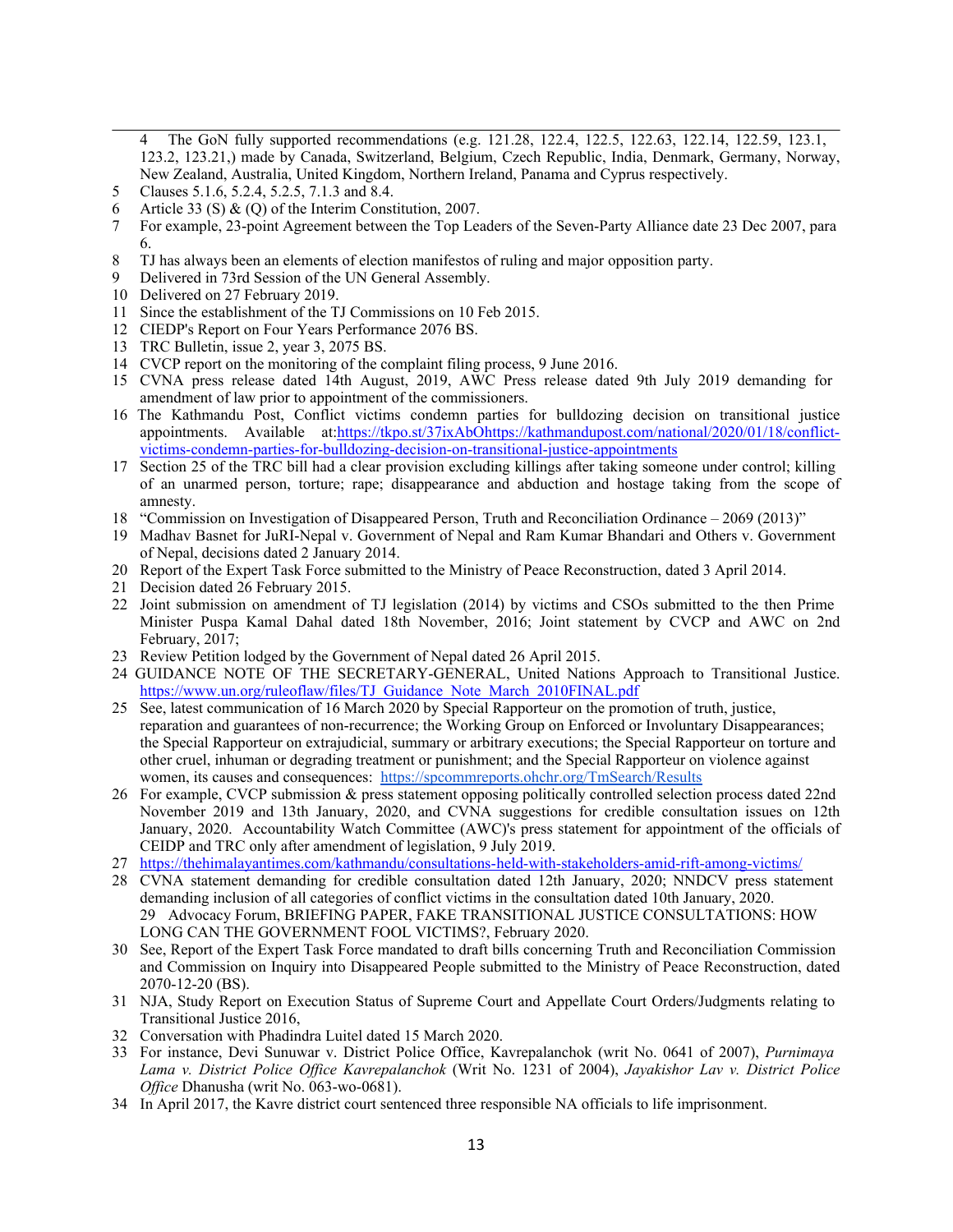35 Presidential pardon granted on 29 May 2018. [https://kathmandupost.com/valley/2018/05/29/murder-convict](https://kathmandupost.com/valley/2018/05/29/murder-convict-dhungel-gets-presidential-pardon)[dhungel-gets-presidential-pardon](https://kathmandupost.com/valley/2018/05/29/murder-convict-dhungel-gets-presidential-pardon)

- 36 Elected unopposed on 26 January 2020.
- 37 *Dinesh Tripathi v. Agni Sapkota and others*, filed on 24 January 2020.
- 38 Section 229 of the General Criminal Code, 2017 sets out <sup>a</sup> one-year limitation period for investigation and prosecution of rape. Previously it was 35 days and subsequently extended to 6 months through amendment in the Muluki Ain (General Code).
- 39 Views adopted by the Committee under article 5(4) of the Optional Protocol, concerning communication No. 2245/2013. Available at: http://ccprcentre.org/decision/16791
- 40 Views adopted by the Committee under article 5(4) of the Optional Protocol, concerning communication No. 2245/2013.
- 41 Niti Bimarsha, <sup>a</sup> co-publication of Sikchak Masik, 02, Chaitra 2076 (BS).
- 42 NHRC (1st Amendment) Act, 2076 (B.S), Section 5&7.
- 43 NHRC's one pager decision and recommendation dated 17 July 2012 to carry out investigation into the FIR in relation to the killing of Mukti Nath Adhikari and the continued lack of follow up on the implementation is illustrative of the ineffective exercise of NHRC's power to push for accountability.
- 44 OHCHR-Nepal, Legal Opinion on Remedies and Rights Revoked: Case Withdrawals for Serious Crimes in Nepal, June 2011, page 1 & 2.
- 45 CVWN press release highlighting the plight of CRSV victims even after13 years of CPA dated 16th February, 2020.
- 46 Paper by Suman Adhikari, Founder Chairperson, Conflict Victims Common Platform Addressing Reparation Rights of Conflict Victims in Nepal, <sup>a</sup> paper prepared for CVCP.
- 47 CVCP, Advocacy Paper, Reparative Needs, Rights and Demands of Victims of the Armed Conflict in Nepal, May 2018. https://thehimalayantimes.com/kathmandu/paper-on-reparative-needs-of-victims-unveiled/
- 48 *Bhoj Raj Timilsna v. the Council of Minister et al.*, Writ No. 0920 of 2006 (2063 BS); *Liladhar Bhandari & Ors. v. Government of Nepal &Ors.* (Case No. 0863/2064).
- <sup>49</sup> जनसत्ताको लिखतलाई सरकारी मान्यता, https://ekantipur.com/pradesh-6/2020/01/04/157812609084863742.html; जनसत्ताका लिखत वैधता दिनेपक्षमा सभामुख, https://www.setopati.com/from-paper/133700
- 50 Committee on Economic Social and Cultural Rights, Concluding Observations of the Committee on Economic Social and Cultural Rights: Nepal, UN Doc. E/C.12/NPL/CO/2 (2008), para. 36.
- 51 Such <sup>a</sup> problem was initially reported in UN OHCHR, CONFLICT-RELATED DISAPPEARANCES IN BARDIYA DISTRICT, December 2008.
- 52 Consultation with victims' groups in Kathmandu, 6 July 2020.
- 53 Consultation with victims' groups in Kathmandu, 6 July 2020. Consultation with representatives of former Maoist child combatants, 7 July 2020.
- 54 The Kathmandu Post, Former child soldier files petition at UN Human Rights Office demanding justice:[https://kathmandupost.com/national/2019/06/07/former-child-soldier-files-petition-at-un-human-rights](https://kathmandupost.com/national/2019/06/07/former-child-soldier-files-petition-at-un-human-rights-office-demanding-justice-20190607191754)[office-demanding-justice-20190607191754](https://kathmandupost.com/national/2019/06/07/former-child-soldier-files-petition-at-un-human-rights-office-demanding-justice-20190607191754)
- 55 Consultations with representatives of victims' groups in Kathmandu dated 15 March 2020.
- 56 Crime Victim Protection Act 2018 came in force on 18 September 2018.
- 57 Nepali Times, Speechless: <https://www.nepalitimes.com/latest/speechless/>
- 58 In May 2011, OHCHR issued <sup>a</sup> [statement](https://nepal.ohchr.org/en/resources/Documents/English/pressreleases/Year%202011/May/2011_05_05_PR_Agni_Sapkota_E.pdf) stating that states have <sup>a</sup> responsibility "to ensure that the name of <sup>a</sup> person is fully cleared following <sup>a</sup> thorough investigation before any appointment to <sup>a</sup> high public office is announced."
- 59 The five students who were subjected to enforced disappearance and killed are Sanjeev Karna, Durgesh Labh, Jitendra Jha, Shailendra Yadav, and Pramod Mandal.
- 60 An exhumation was also carried out by the Nepal Police with NHRC assistance in 2010-11 uncovered five male bodies, blindfolded and shot summarily.
- 61 Supreme Court order dated July 13, 2011.
- 62 *Rajendra Dhakal v. the Government of Nepal, Liladhar Bhandari v. the Government of Nepal* and *Sunil Ranjan Singh v. the Government of Nepal. Rajendra Dhakal v. the Government of Nepal, Liladhar Bhandari v. the Government of Nepal and Sunil Ranjan Singh v. the Government of Nepal.* For detailed discussion about the judicial response to transitional justice issues in Nepal, see Raju Prasad Chapagai & Pankaj Karna, Accountability for Conflict-Era Human Rights Violations in Nepal: An Appraisal of Strategic Human Rights Litigation, Pages 197-219 in "Shifting Horizons of Public International Law: A South Asian Perspective" (Editors: Kaul, J. L., Jha, Anupam (Eds.). <https://www.springer.com/gp/book/9788132237228>